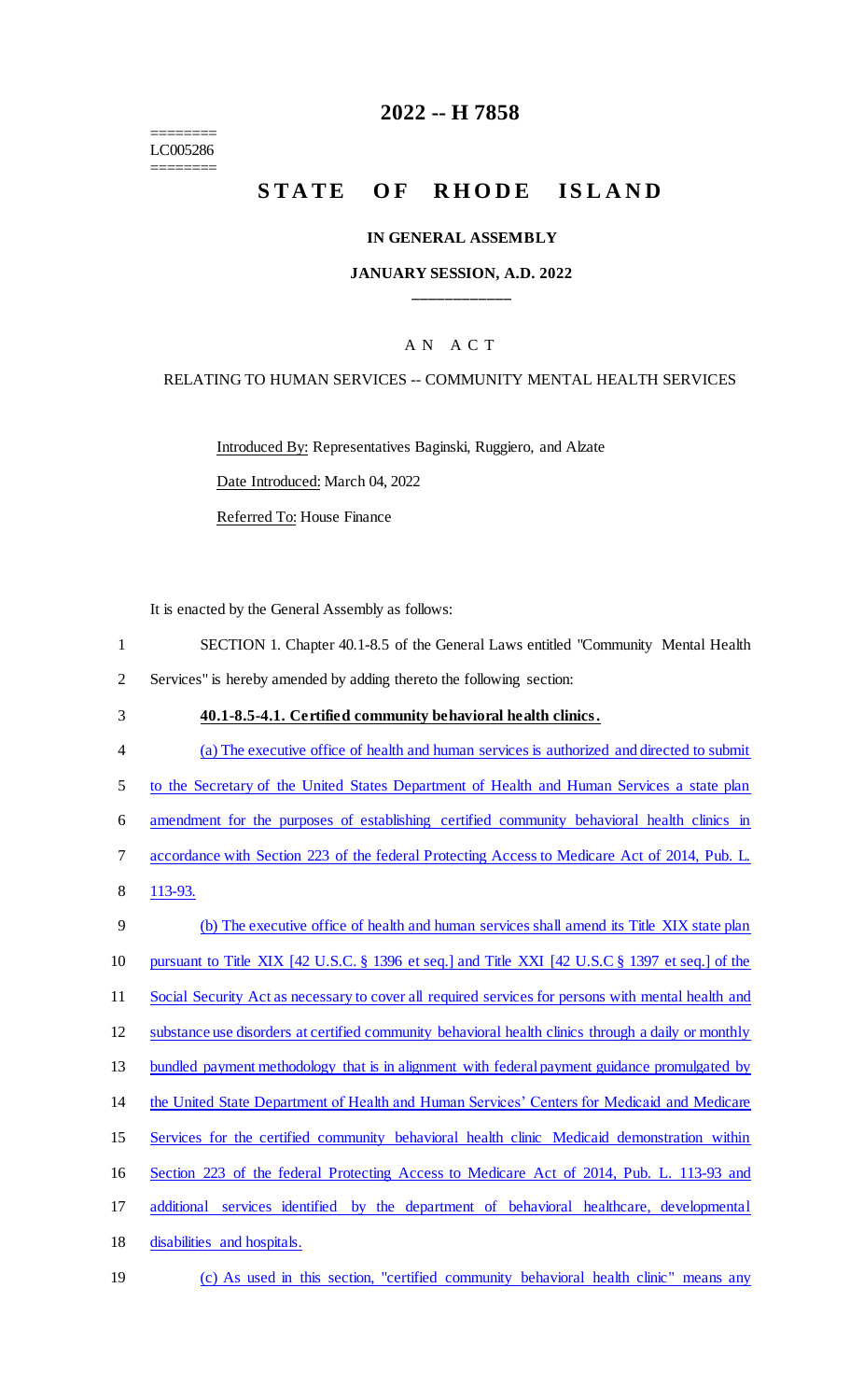- licensed community mental health center as defined by this chapter that meets the federal
- certification criteria of Section 223 of the Protecting Access to Medicare Act of 2014, Pub. L. 113-
- 93 and additional criteria, as defined by the department of behavioral healthcare, developmental
- disabilities and hospitals including, but not limited to, these services:
- (1) Outpatient mental health and substance use services;
- (2) Twenty-four (24) hour mobile crisis response and hotline services;
- (3) Screening, assessment, and diagnosis, including risk assessments;
- (4) Person-centered treatment planning;
- (5) Primary care screening and monitoring of key indicators of health risks;
- (6) Targeted case management;
- (7) Psychiatric rehabilitation services;
- (8) Peer support and family supports;
- (9) Medication-assisted treatment;
- (10) Assertive community treatment; and
- (11) Community-based mental health care for military service members and veterans.
- (d) Subject to the approval from the United State Department of Health and Human
- Services' Centers for Medicaid and Medicare Services, the certified community behavioral health
- clinic model shall be established by January 1, 2023.
- SECTION 2. This act shall take effect upon passage.

======== LC005286 ========